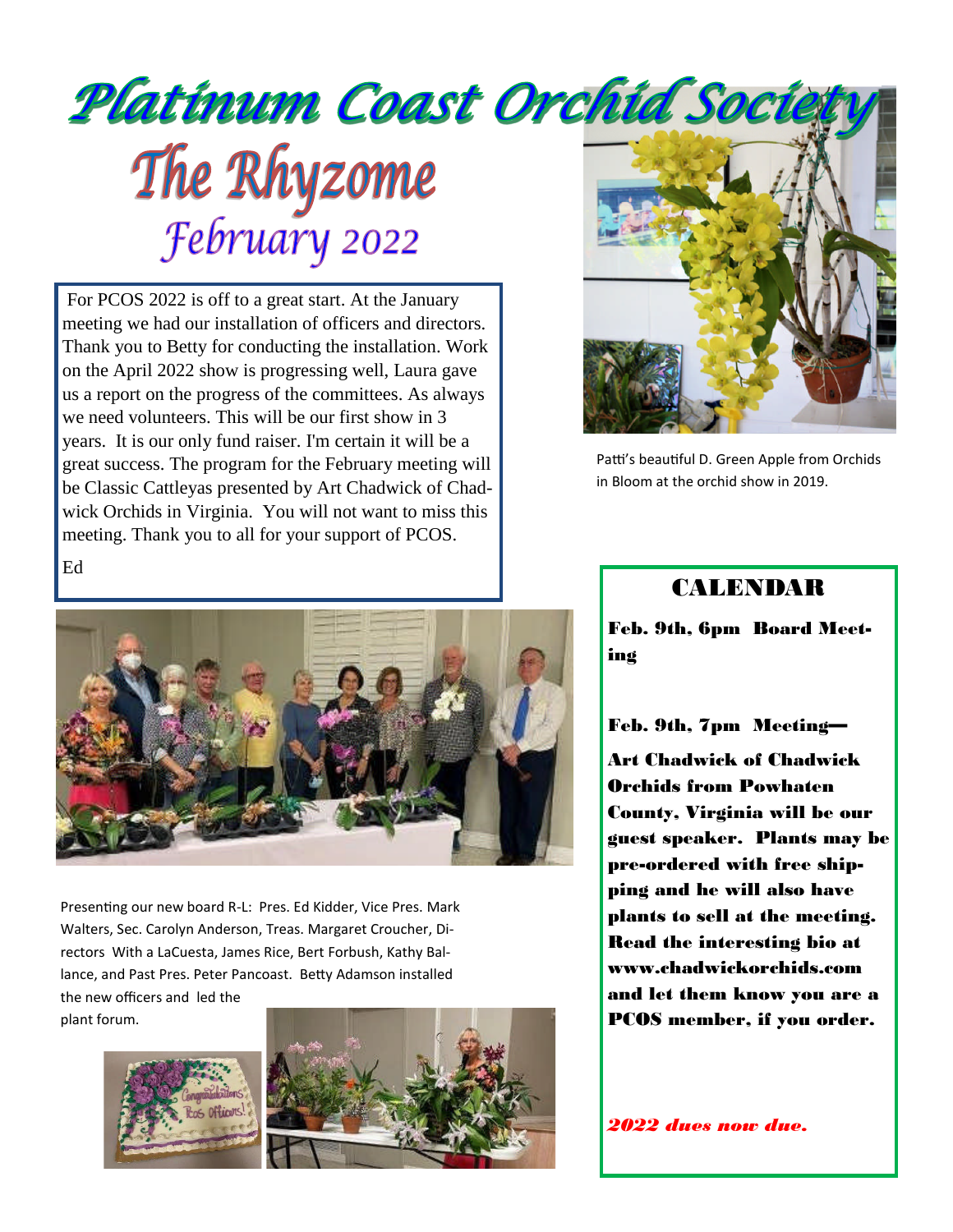# AOS NEWS PAGE



#### GREAT PLACES FOR MEMBERS TO FIND INFORMATION ON ORCHIDS:

- 1. Programs—Take notes—someday they will make sense.
- 2. AOS Magazine articles. "Orchids" is available at every meeting for check out.
- 3. Members— Ask longtime members about orchids, but realize that your yard and potting choices are key. We all use trial and error to succeed.
- 4. Internet sites—**www.aos.org**—This AOS site has the answer to almost any question.
- **5.** Rambles at members' homes to help you identify how others in your area grow their orchids.

PCOS is an affiliate of the **American Orchid Society (AOS).** There's an abundance of information on the AOS website. Please visit www.aos.org for articles, advice on growing orchids, and lots of free information.

Ask Betty Adamson for an application if you're interested in joining.

For all current members, remember that your renewal notice will arrive in the Orchid Magazine prior to your month of renewal.

#### www.aos.org

FOR AOS MEMBERS: The AOS also has a presence on Facebook. There is a group with close to 65,000 members, and a page. Each allows you to post photographs and ask questions about your orchids. The group is the most active of the two, and group members usually respond quickly to posts. The page is parallel to the AOS Instagram account. https:// www.facebook.com/groups/52597049839 https:// www.facebook.com/AmericanOrchidSociety

## **UPCOMING SHOWS AND EXPOS**

**Please check before attending since shows in January were cancelled.**

- **Feb. 5 & 6—Venice Area Orchid Society Show Venice Community Center**
- **Feb. 11 & 12 - Boca Raton Orchid Society Show Schools Institute**
- **Feb. 11 & 12— Port St. Lucie Orchid Society Show Port St. Lucie Botanical Garden**
- **Feb. 25-27— Naples Orchid Society Show Naples Botanical Garden**



Charlie Scholes's answer to cold weather and hurricanes; orchids hanging on suspended rods over the car.

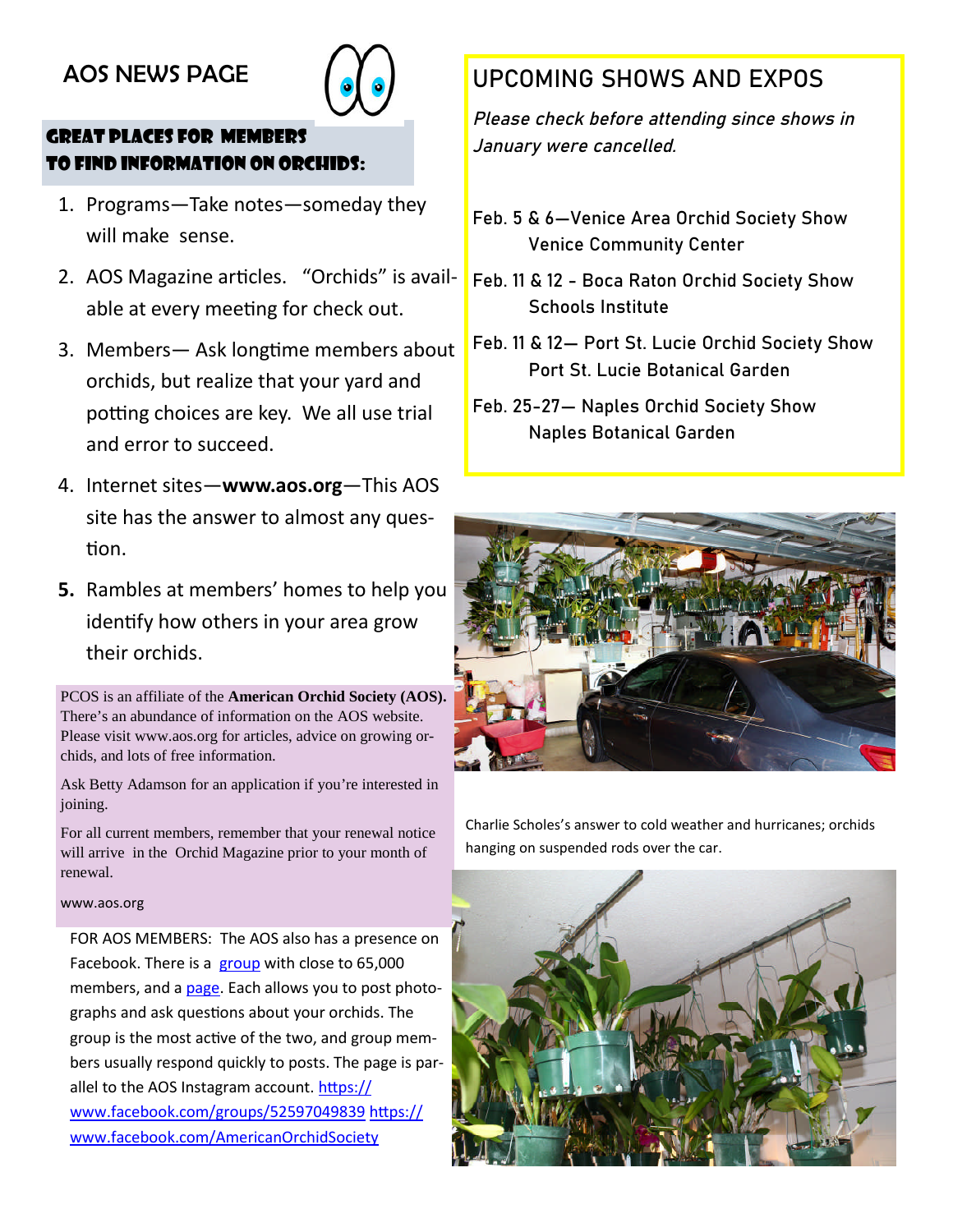# **2021 PCOS OFFICERS & CHAIRMEN**

#### **PRESIDENT**

**Ed Kidder President@PlatinumCoastOrchidSociety.org**

### **VICE PRESIDENT**

**Mark Walters VP@PlatinumCoastOrchidSociety.org**

**TREASURER Margaret Croucher Treasurer@PlatinumCoastOrchidSociety.org**

**SECRETARY Carolyn Anderson Secretary@PlatinumCoastOrchidSociety.org**

# **DIRECTORS Bert Forbush (2022) Kathy Ballance (2022) Witha Lacuesta (2022-2023) James Rice (2022-2023) Peter Pancoast (Past President)**

**PLANT FORUM Betty Adamson MEMBERSHIP Margaret Smith NEWSLETTER EDITOR Patti Scholes SUNSHINE Betty Adamson GREETER Margaret Smith PROGRAMS Laura Blackmon AOS LIAISON Betty Adamson RAFFLE JoAnn Amos WEBMASTER Jody Romanowski AUDIO Scott Anderson REFRESHMENTS Kathy Jacobson SHOW CHAIR Laura Blackmon**

**BE PART OF THE TEAM!**